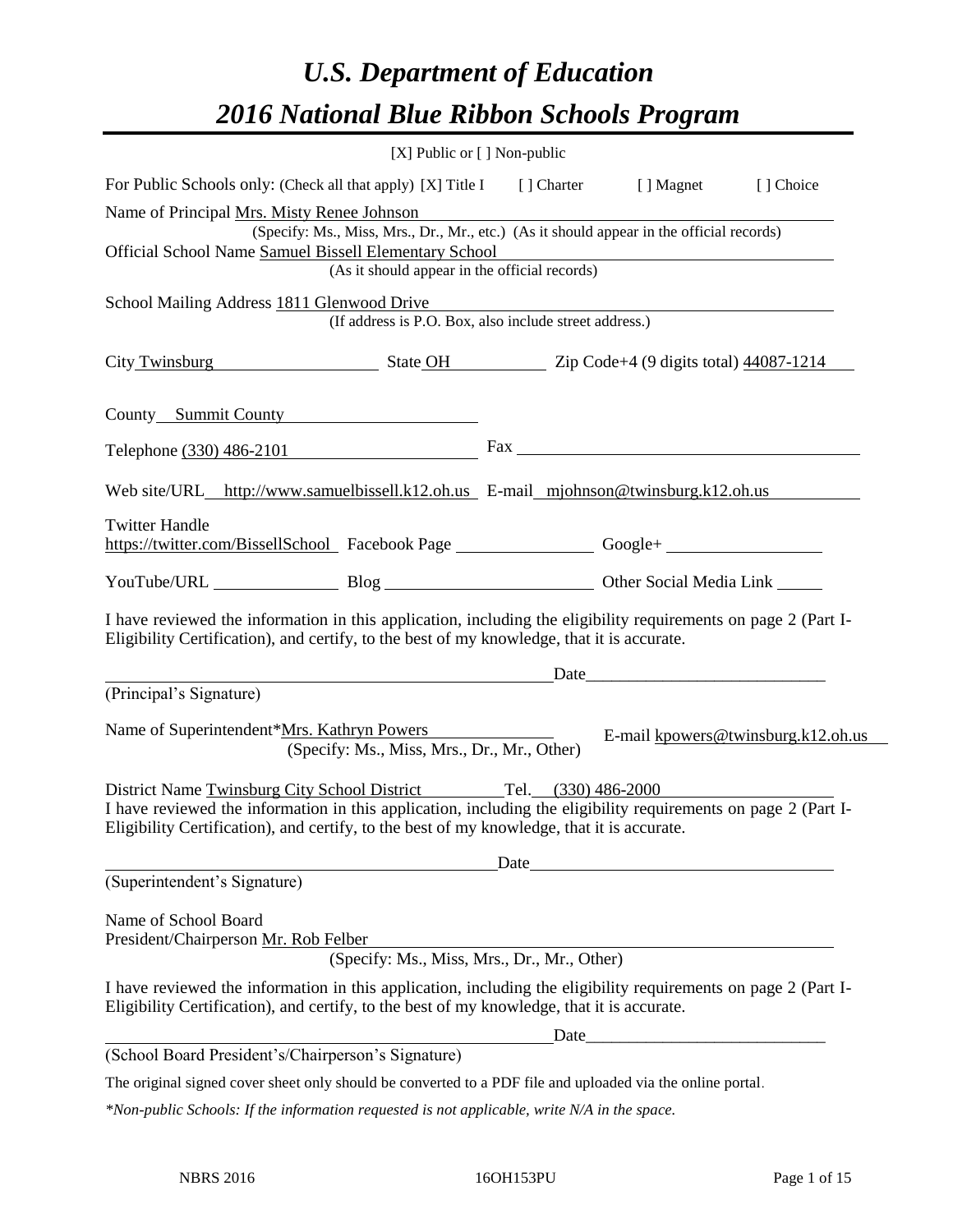The signatures on the first page of this application (cover page) certify that each of the statements below, concerning the school's eligibility and compliance with U.S. Department of Education and National Blue Ribbon Schools requirements, are true and correct.

- 1. The school configuration includes one or more of grades K-12. (Schools on the same campus with one principal, even a K-12 school, must apply as an entire school.)
- 2. The public school has met their state's accountability requirements (i.e., avoided sanctions) in participation, performance in reading (or English language arts) and mathematics, and other academic indicators (i.e., attendance rate and graduation rate) using the most recent accountability results available for the year prior to nomination.
- 3. To meet final eligibility, a public school must meet the state's accountability requirements (i.e., avoided sanctions) in participation, performance in reading (or English language arts) and mathematics, and other academic indicators (i.e., attendance rate and graduation rate) for the year in which they are nominated (2015-2016) and be certified by the state representative. Any status appeals must be resolved at least two weeks before the awards ceremony for the school to receive the award.
- 4. If the school includes grades 7 or higher, the school must have foreign language as a part of its curriculum.
- 5. The school has been in existence for five full years, that is, from at least September 2010 and each tested grade must have been part of the school for the past three years.
- 6. The nominated school has not received the National Blue Ribbon Schools award in the past five years: 2011, 2012, 2013, 2014, or 2015.
- 7. The nominated school has no history of testing irregularities, nor have charges of irregularities been brought against the school at the time of nomination. The U.S. Department of Education reserves the right to disqualify a school's application and/or rescind a school's award if irregularities are later discovered and proven by the state.
- 8. The nominated school or district is not refusing Office of Civil Rights (OCR) access to information necessary to investigate a civil rights complaint or to conduct a district-wide compliance review.
- 9. The OCR has not issued a violation letter of findings to the school district concluding that the nominated school or the district as a whole has violated one or more of the civil rights statutes. A violation letter of findings will not be considered outstanding if OCR has accepted a corrective action plan from the district to remedy the violation.
- 10. The U.S. Department of Justice does not have a pending suit alleging that the nominated school or the school district as a whole has violated one or more of the civil rights statutes or the Constitution's equal protection clause.
- 11. There are no findings of violations of the Individuals with Disabilities Education Act in a U.S. Department of Education monitoring report that apply to the school or school district in question; or if there are such findings, the state or district has corrected, or agreed to correct, the findings.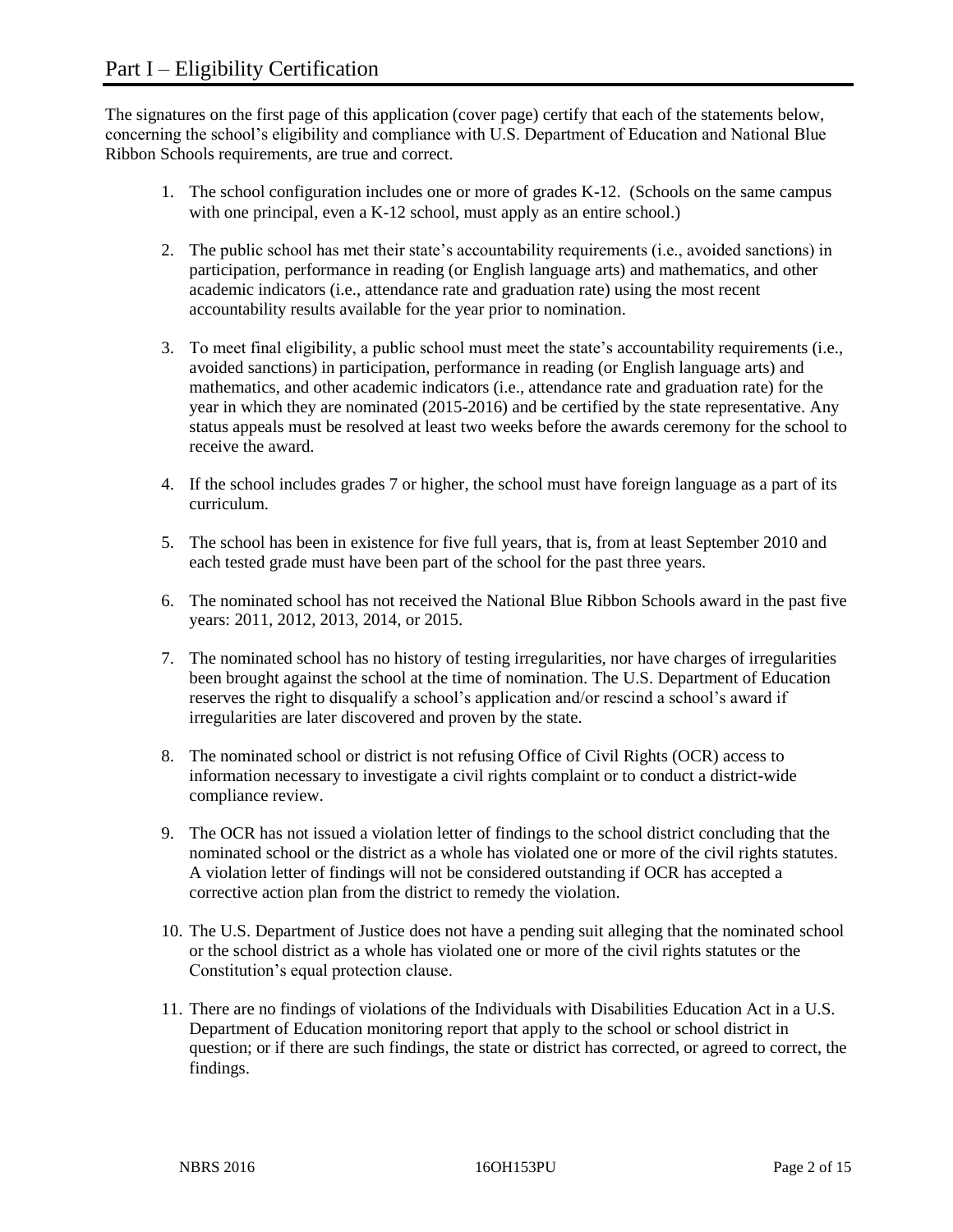# **Data should be provided for the most recent school year (2015-2016) unless otherwise stated.**

#### **DISTRICT**

1. Number of schools in the district  $\frac{3}{2}$  Elementary schools (includes K-8) (per district designation):  $\frac{1 \text{ Middle/Junior high schools}}{}$ 1 High schools 0 K-12 schools

5 TOTAL

**SCHOOL** (To be completed by all schools)

- 2. Category that best describes the area where the school is located:
	- [] Urban or large central city [ ] Suburban with characteristics typical of an urban area [X] Suburban [ ] Small city or town in a rural area [ ] Rural
- 3. Number of students as of October 1, 2015 enrolled at each grade level or its equivalent in applying school:

| Grade                           | # of         | # of Females | <b>Grade Total</b> |
|---------------------------------|--------------|--------------|--------------------|
|                                 | <b>Males</b> |              |                    |
| <b>PreK</b>                     | 0            | 0            | 0                  |
| K                               | 0            | 0            | 0                  |
| 1                               | 0            | 0            | $\Omega$           |
| 2                               | 161          | 151          | 312                |
| 3                               | 145          | 165          | 310                |
| 4                               | 0            | 0            | $\Omega$           |
| 5                               | 0            | 0            | 0                  |
| 6                               | 0            | 0            | $\Omega$           |
| 7                               | 0            | 0            | $\left( \right)$   |
| 8                               | 0            | 0            | $\Omega$           |
| 9                               | 0            | 0            | $\Omega$           |
| 10                              | 0            | 0            | 0                  |
| 11                              | 0            | 0            | $\left( \right)$   |
| 12 or higher                    | 0            | 0            | $\Omega$           |
| <b>Total</b><br><b>Students</b> | 306          | 316          | 622                |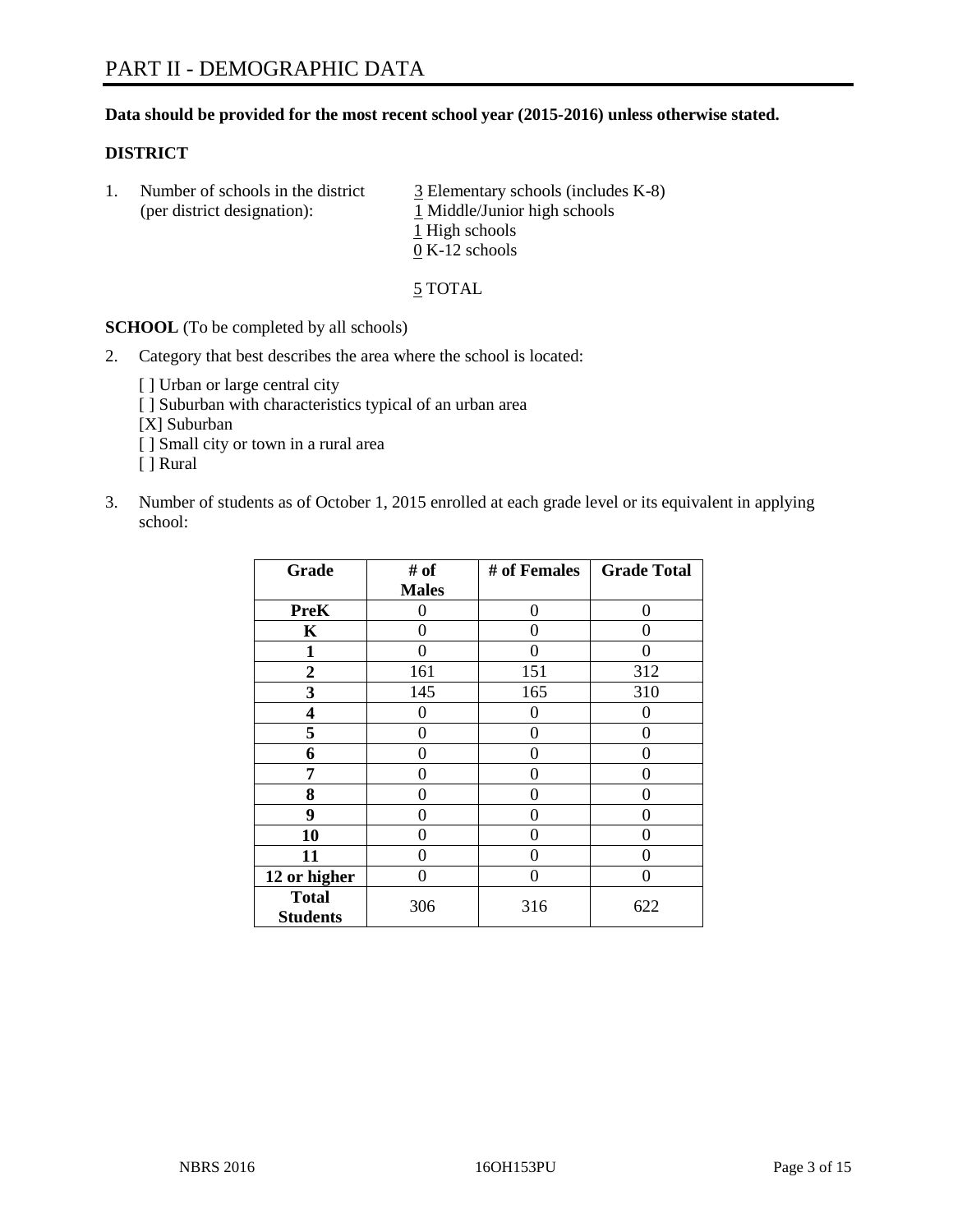the school: 8 % Asian

4. Racial/ethnic composition of  $\underline{0}$  % American Indian or Alaska Native 20 % Black or African American 1 % Hispanic or Latino 0 % Native Hawaiian or Other Pacific Islander 63 % White 8 % Two or more races **100 % Total**

(Only these seven standard categories should be used to report the racial/ethnic composition of your school. The Final Guidance on Maintaining, Collecting, and Reporting Racial and Ethnic Data to the U.S. Department of Education published in the October 19, 2007 *Federal Register* provides definitions for each of the seven categories.)

5. Student turnover, or mobility rate, during the  $2014 - 2015$  school year:  $6\%$ 

This rate should be calculated using the grid below. The answer to (6) is the mobility rate.

| <b>Steps For Determining Mobility Rate</b>         | Answer |  |
|----------------------------------------------------|--------|--|
| $(1)$ Number of students who transferred to        |        |  |
| the school after October 1, 2014 until the         | 24     |  |
| end of the 2014-2015 school year                   |        |  |
| (2) Number of students who transferred             |        |  |
| <i>from</i> the school after October 1, 2014 until | 14     |  |
| the end of the 2014-2015 school year               |        |  |
| (3) Total of all transferred students [sum of      | 38     |  |
| rows $(1)$ and $(2)$ ]                             |        |  |
| (4) Total number of students in the school as      | 607    |  |
| of October 1, 2014                                 |        |  |
| (5) Total transferred students in row (3)          | 0.063  |  |
| divided by total students in row (4)               |        |  |
| $(6)$ Amount in row $(5)$ multiplied by 100        | 6      |  |

6. English Language Learners (ELL) in the school:  $6\%$ 

37 Total number ELL

Specify each non-English language represented in the school (separate languages by commas): Russian, Mayalayam, Telugu, Puunjabi, Spanish, Chinese, Korean, Philipino, Hindi, Gujarati, Tamil, Marathi, Sinhalese, Portuguese, Japanese, Vietnamese, and Armenian.

- 7. Students eligible for free/reduced-priced meals: 20 % Total number students who qualify: 124
- 8. Students receiving special education services: 10 %

61 Total number of students served

Indicate below the number of students with disabilities according to conditions designated in the Individuals with Disabilities Education Act. Do not add additional conditions. It is possible that students may be classified in more than one condition.

| 7 Autism                | $\underline{0}$ Orthopedic Impairment                 |
|-------------------------|-------------------------------------------------------|
| 1 Deafness              | 5 Other Health Impaired                               |
| 0 Deaf-Blindness        | 33 Specific Learning Disability                       |
| 0 Emotional Disturbance | 9 Speech or Language Impairment                       |
| 0 Hearing Impairment    | 1 Traumatic Brain Injury                              |
| 3 Mental Retardation    | $\underline{0}$ Visual Impairment Including Blindness |
| 2 Multiple Disabilities | <b>0</b> Developmentally Delayed                      |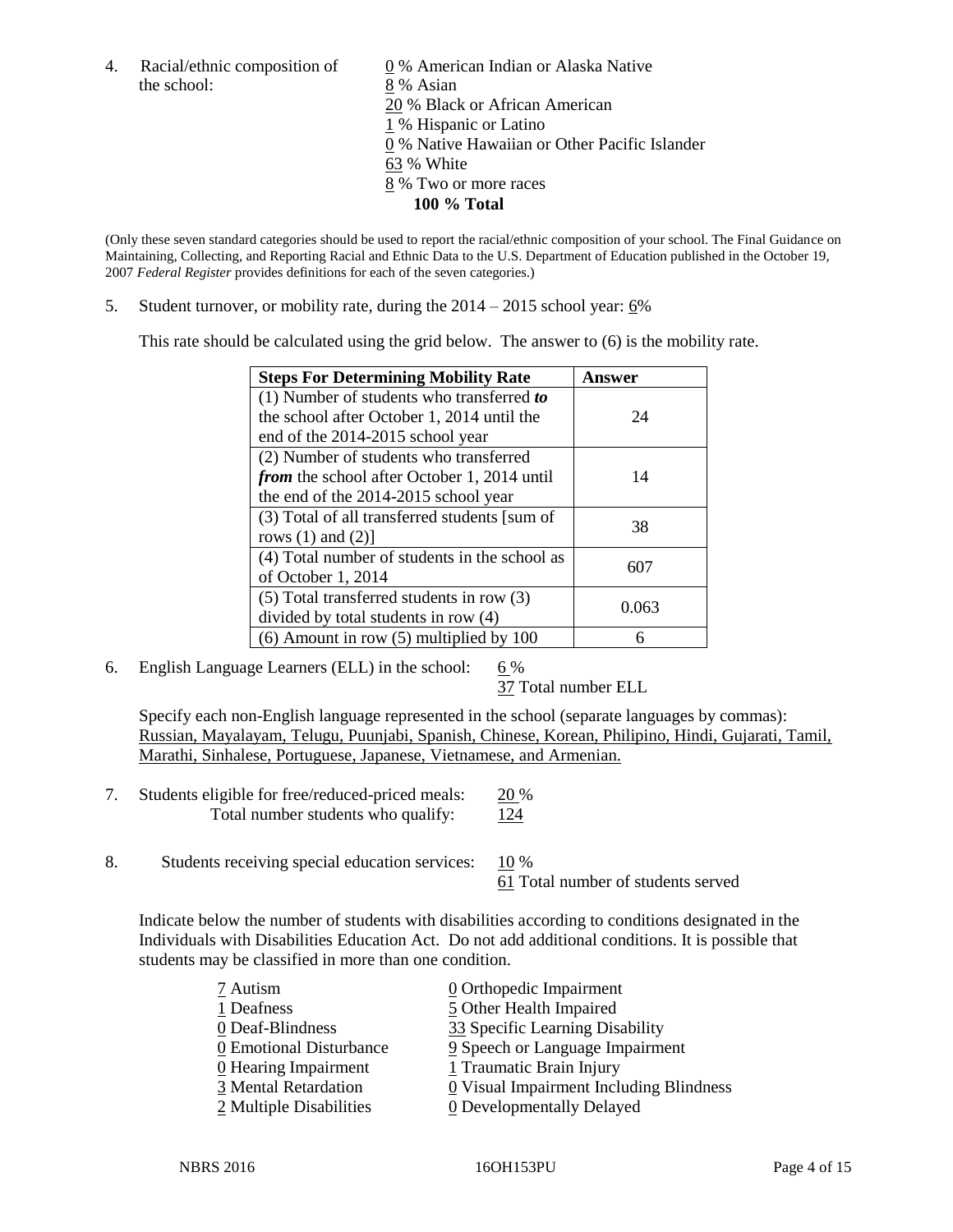- 9. Number of years the principal has been in her/his position at this school: 5
- 10. Use Full-Time Equivalents (FTEs), rounded to nearest whole numeral, to indicate the number of school staff in each of the categories below:

|                                       | <b>Number of Staff</b> |
|---------------------------------------|------------------------|
| Administrators                        |                        |
| Classroom teachers                    | 24                     |
| Resource teachers/specialists         |                        |
| e.g., reading, math, science, special | 17                     |
| education, enrichment, technology,    |                        |
| art, music, physical education, etc.  |                        |
| Paraprofessionals                     | ⇁                      |
| Student support personnel             |                        |
| e.g., guidance counselors, behavior   |                        |
| interventionists, mental/physical     |                        |
| health service providers,             | 3                      |
| psychologists, family engagement      |                        |
| liaisons, career/college attainment   |                        |
| coaches, etc.                         |                        |

- 11. Average student-classroom teacher ratio, that is, the number of students in the school divided by the FTE of classroom teachers, e.g., 22:1 26:1
- 12. Show daily student attendance rates. Only high schools need to supply yearly graduation rates.

| <b>Required Information</b> | 2014-2015 | $2013 - 2014$ | 2012-2013 | 2011-2012 | $2010 - 201$ |
|-----------------------------|-----------|---------------|-----------|-----------|--------------|
| Daily student attendance    | 77%       | 97%           | 97%       | 97%       | 96%          |
| High school graduation rate | 0%        | $\gamma\%$    | 9%        | 9%        | 0%           |

# 13. **For high schools only, that is, schools ending in grade 12 or higher.**

Show percentages to indicate the post-secondary status of students who graduated in Spring 2015.

| <b>Post-Secondary Status</b>                  |    |
|-----------------------------------------------|----|
| Graduating class size                         |    |
| Enrolled in a 4-year college or university    | 0% |
| Enrolled in a community college               | 0% |
| Enrolled in career/technical training program | 0% |
| Found employment                              | 0% |
| Joined the military or other public service   | 0% |
| Other                                         | በ% |

14. Indicate whether your school has previously received a National Blue Ribbon Schools award. Yes No X

If yes, select the year in which your school received the award.

15. In a couple of sentences, provide the school's mission or vision statement.

Everyday we show respect to our school and one another. Through hard work, we strive to reach our goals. We celebrate our achievements and take responsibility. Bissell Tigers R.O.A.R.

16. **For public schools only**, if the school is a magnet, charter, or choice school, explain how students are chosen to attend.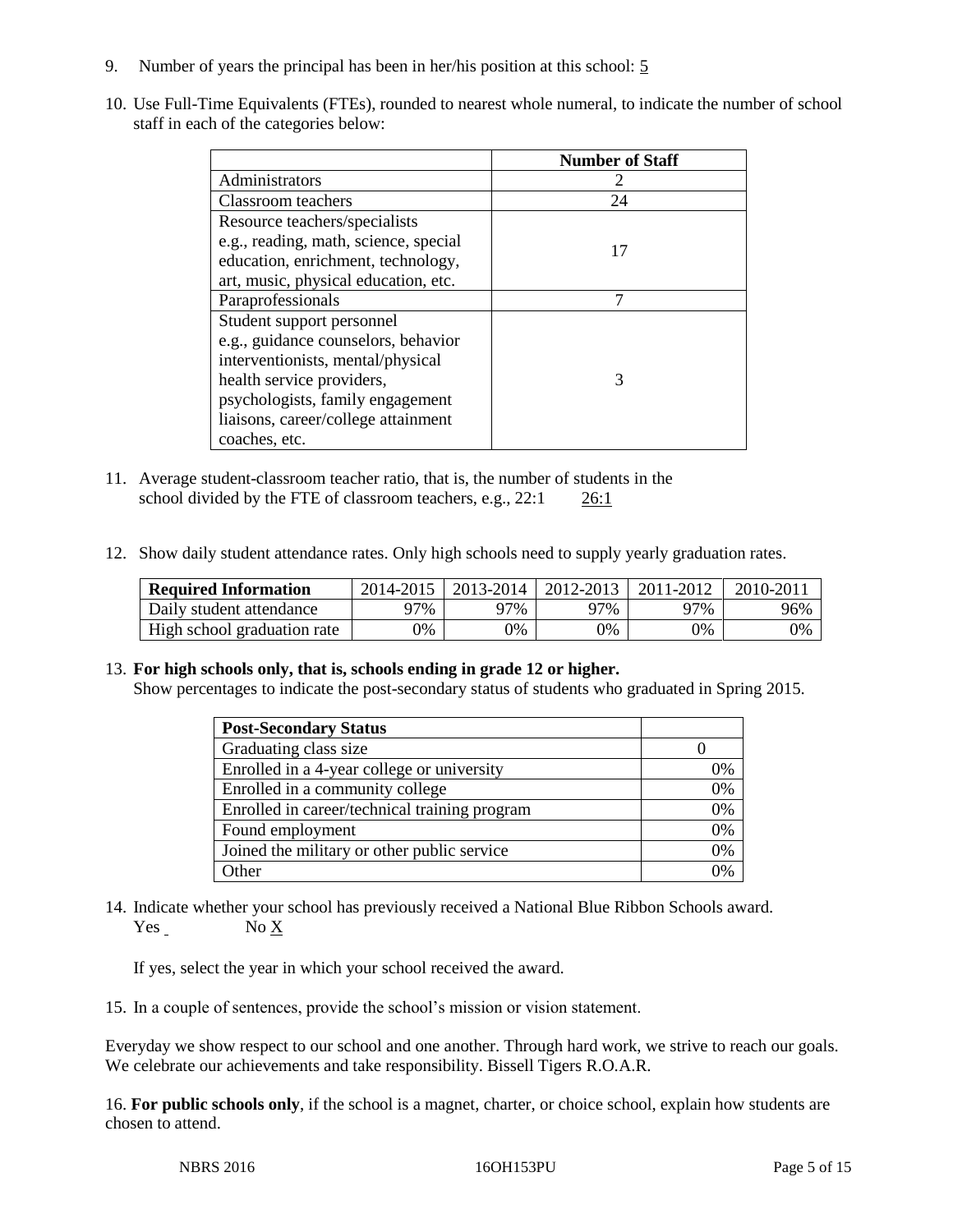# PART III – SUMMARY

Samuel Bissell Elementary School Tigers ROAR! Each morning, students lead our staff and student body in reciting the mission statement, which highlights the following four character traits:

Respect **Organization** Achievement Responsibility

These traits are ingrained in our everyday practice as we prepare our students to be successful in and out of the classroom.

These traits exemplify the idea that the success of our students is our number one priority! The studentteacher ratio is 26:1. Students are exposed to a rigorous curriculum aligned with the Ohio Learning Standards, which include the instruction of Art, Music, Physical Education, and Technology. We implement guided reading instruction and integrate science and social studies content through shared reading. Fundations and Traits of Writing activities supplement the language arts curriculum. The interactive, handson Go Math program keeps students engaged in daily problem-solving and enhances critical thinking skills. To prepare students for the 21st Century, the curriculum utilizes technology through the use of SmartBoards, iPads, laptop computers, and computer labs.

To enhance and enrich the curriculum, students participate in various projects and activities, such as Invention Convention, COSI (Center of Science and Industry) assemblies, Science Day, and Math Morning. Assistance from Reading/Math Interventionists, before and after school tutors, and Tiger Reading Camp allows students to practice and refine needed skills and strategies. Students are given intervention and enrichment opportunities through the use of computer-based programs such as Moby Max and Raz-Kids. In the 2014-2015 school year, Samuel Bissell Elementary School recognized its "50th Year of Learning" with an all-day comprehensive program celebrating our educational past, present, and future.

Samuel Bissell Elementary School has earned an "Excellent" rating from the Ohio Department of Education, resulting from our positive and supportive learning environment which focuses on individual student needs and knowing every child's story. Teachers collaborate on a regular basis to analyze data and student performance identifying and addressing students' individual strengths and areas of concern. However, that is not the only recognition bestowed upon Samuel Bissell Elementary School. During the 2014-2015 school year, we were recognized as a Fox 8 Cool School and were featured on a local newscast. In addition, several of our teachers have been recognized by community organizations for their dedication to students including The Sylvan Learning Center, Walmart, Verizon, The Twinsburg Rotary Club, and The Twinsburg Police Department.

Young families are attracted to our school district not just because of our classroom success. We offer all students a quality education fostered through the connection the school district has with our three communities; the City of Twinsburg, the Village of Reminderville, and Twinsburg Township. In August of 2015, the city of Twinsburg was ranked as the 22nd "Best Places to Live" by Time's Money magazine. Samuel Bissell Elementary School is one of five schools in the Twinsburg City School District. Our school district has evolved from a small farming community to a growing suburban school district, serving a diverse population of 622 second and third grade students from all over the world.

We believe in educating the whole child at Samuel Bissell Elementary School. The character education program teaches students to make positive choices in and out of school. We celebrate students' accomplishments through Golden Paws Tickets, Random Acts of Kindness Doves, and Student of the Month recognitions. Students and staff participate in the "Community of Caring" initiative. Participants engage in conversations about positive behavior choices while eating lunch together in a smaller group setting.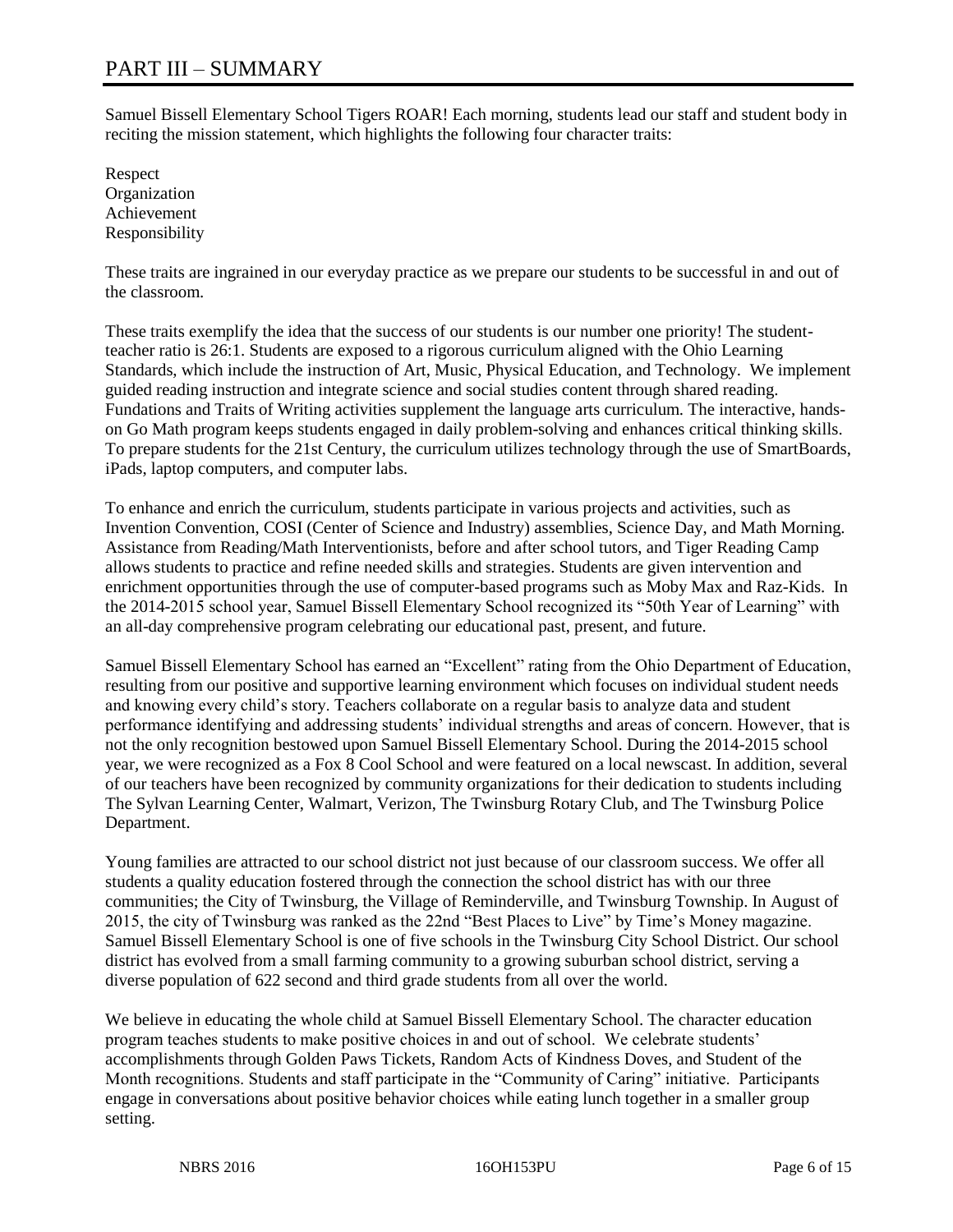Students' nutritional needs are met through our partnership with the Emergency Assistance Center/PAWS on Child Hunger Program, which provides qualifying students with healthy snacks on the weekends. Our collaborative efforts with many organizations such as Kent State University, The Cleveland Clinic, Twinsburg Historical Society, and Twinsburg Public Library help support the academic needs of students.

We are very proud of our parent teacher partnership. The Parent Teacher Association sponsors a "Read-a-Thon" Fundraiser each year. All proceeds are donated to the school for the purchase of instructional materials, incentives, hands-on assemblies, and field trips. Parent volunteers oversee Popcorn Fridays, Book Fairs, Lunch on the Lawn, and Field Day. Families are invited to take part in our yearly Father's Walk, Veterans Day Concert and Fine Arts Festivals.

Since 1964, Samuel Bissell Elementary School has taken pride in educating the whole child by providing the best educational experience to prepare students for future success!

BISSELL TIGERS ROAR!!!!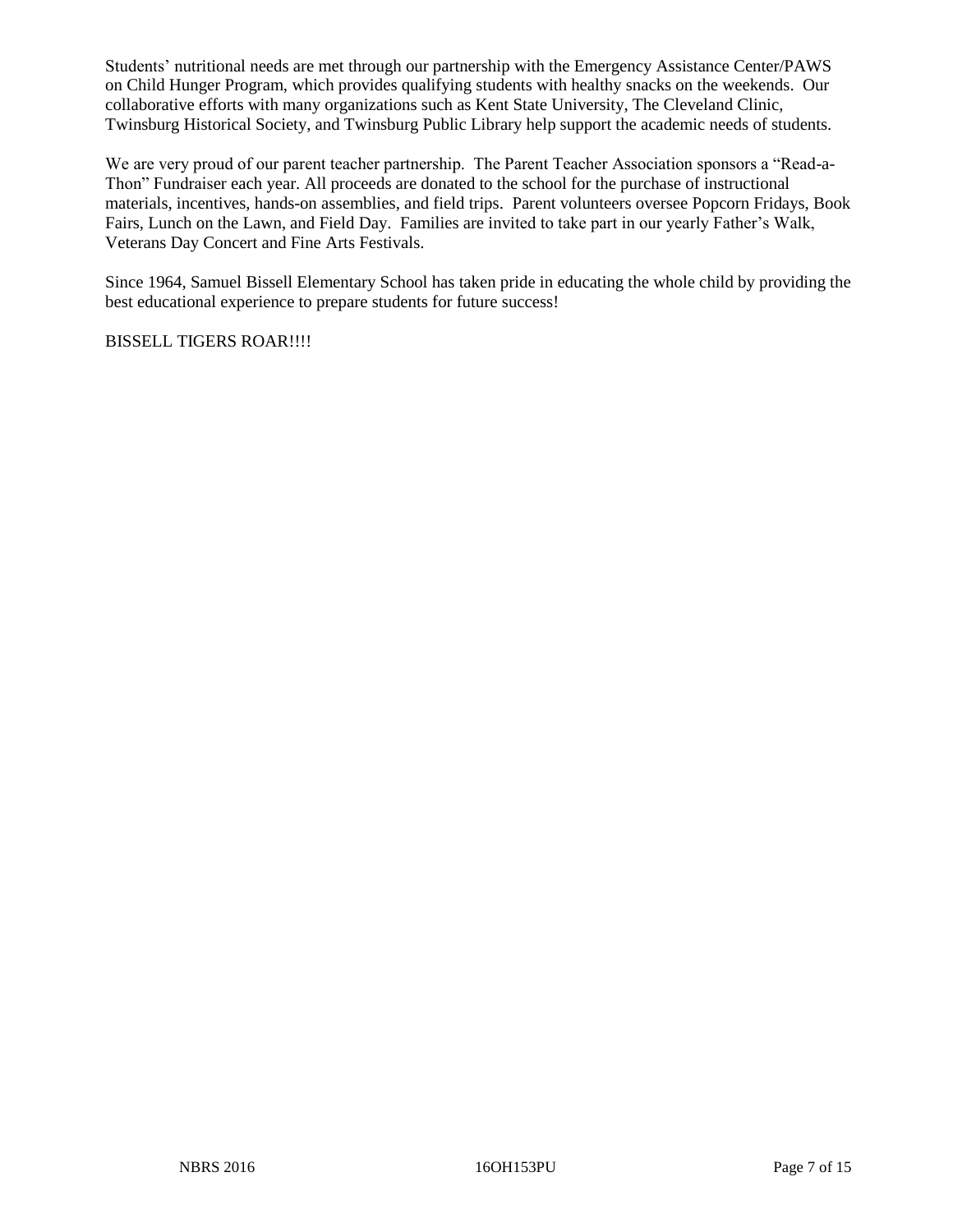# 1. Core Curriculum:

Samuel Bissell Elementary School incorporates Ohio's Learning Standards in all core subject areas. Professional Learning Communities as well as grade level teams, collaborate with administrators, interventionists, specialists, and instructional assistants to review and incorporate the standards into daily instruction. Learning objectives are communicated between teachers and students to connect prior learning and future objectives. Built upon the standards, the curriculum focuses on interdisciplinary instruction to provide authentic learning experiences. Teachers consistently use evidence-based research to enrich classroom instruction and further student growth.

The reading/ English language arts curriculum is conducted through flexible grouping and is provided in the areas of reading, phonics, and writing in order to promote success. Formative and summative assessments such as DIBELS Next, Scholastic Guided Reading Assessments, and MAP (Measures of Academic Progress) Reading are given continually to monitor progress and to adjust instruction. Reading is a priority that stretches across the curriculum. Teachers utilize programs, such as Guided Reading, Fundations, Traits of Writing, CAFÉ, and Daily 5 to deliver instruction. Lessons are differentiated to provide enrichment and remediation. For example, students who receive reading intervention participated in a Stone Soup literature unit. Activities included comparing and contrasting cultural versions of the story and creating a childfriendly recipe of Stone Soup, which students and staff enjoyed during lunch. This activity allowed for text to text, text to self, and text to world connections. All students participated in the Fall Read-a-Thon, which resulted in students reading more than 94,000 minutes in a week, surpassing the goal of 90,000 minutes. As a celebration, the principal danced on the roof!

The mathematics curriculum incorporates required skills with real world application and problem solving. Formative and summative assessments are conducted through mid-chapter checkpoints, chapter tests, anecdotal notes and exit slips. Supplemental support is given as needed. MAP Math and Go Math benchmark assessments offer beginning, midyear, and end of year data. Gardner's multiple intelligences are met through the use of interactive smartboard lessons, student-led centers, mnemonic devices, and hands-on activities that promote critical thinking. Daily math lessons include enrichment and remediation opportunities. To extend what is learned in the daily math lessons, students participate in many hands-on activities, such as Pumpkin Math. Teachers, parent volunteers and students work together to determine the number of seeds, vertical lines, weight, and circumference of pumpkins. During this activity, students are asked to estimate, reevaluate, and record data.

The science curriculum uses inquiry based instruction with a variety of integrated materials such as text books, informational trade books, and hands-on activities. These resources provide students with the opportunity to expand their knowledge and make connections between the standards and real-life experiences. The second and third grade students explore science through Center of Science and Industry (COSI) on Wheels Assembly, Invention Convention, Cleveland Aquarium Field Trips, Lego Robotics student-led demonstrations, science day, building life habitats, nature hikes, experimentation, observation, and partner research. The COSI team shares interactive exhibits and working labs with students, parents, and staff. The most recent theme was Exploring Ecology. Students observed and recorded changes in nature and explored animal adaptations through many hands on centers. This allowed students to conduct all parts of the scientific method and show mastery of standards.

The social studies/history curriculum is aligned with the Ohio Learning Standards and is enriched through integrated materials and activities, and partnerships within the community. For Biography Day, students dress up, assume the character of a historical figure, and present to students, staff, and parents. This enrichment activity allows students to conduct research, organize information, and apply what they have learned. The students also participate in schoolwide initiatives of citizenship and multicultural awareness in order to become responsible and respectful members of society. In addition, the social studies instruction is enhanced through partnerships with the Twinsburg Historical Society, Cleveland Clinic Foundation, and Kent State University, where classroom discussions and presentations are held with the purpose of students'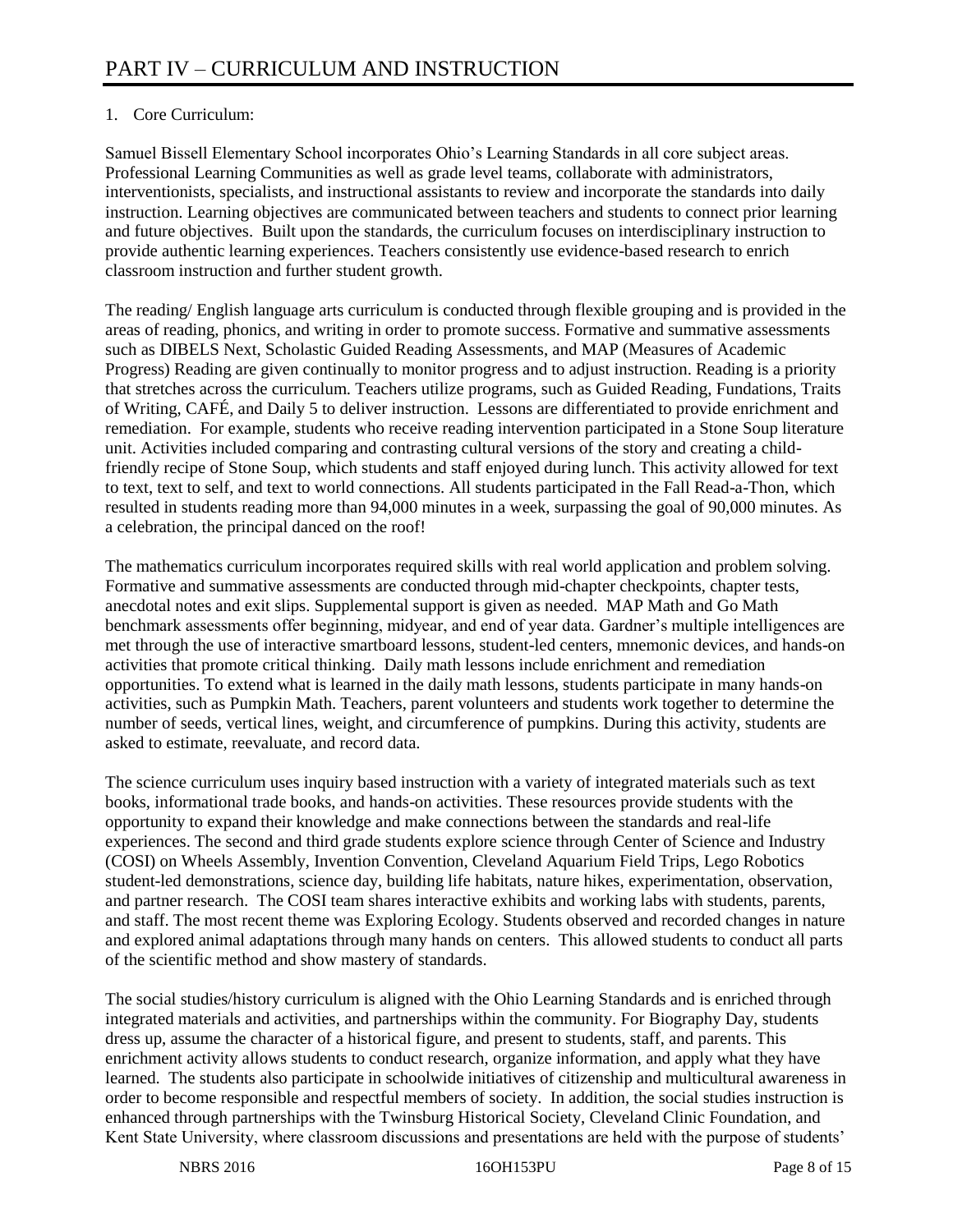making connections with classroom content and the world around them. These real-world connections are also enhanced through field trips to the Twinsburg Waste Water Treatment Plant and Twinsburg City Hall.

# 2. Other Curriculum Areas:

In addition to core curricular requirements, second and third grade students participate in art, physical education, music and technology. These areas are equally important as acquiring skills in the areas of math, reading and writing because of our belief in educating the whole child. Each child has gifts beyond the core curriculum. Samuel Bissell Elementary School has two teachers in art, music and physical education. Students attend classes on a three-day rotation schedule. Students also have the opportunity to attend Computer Lab Instruction twice a week, once with the classroom teacher and the other with the Technology Resource Assistant.

We believe in students showcasing their artistic abilities through many different avenues. Students are exposed to the works and contributions of many different artists where they create projects illustrating different styles, such as abstract and pop art. Students learn form, shape, perspective, and scale. These art concepts are intertwined into projects, which are displayed in and out of the classroom. In addition, Samuel Bissell Elementary School has partnered with a local yogurt business and dentist office in an effort to showcase students' artistic abilities within the community. Student art work is exhibited during one of two Fine Arts Festivals where parents and students have the opportunity to view art pieces.

Music is another curricular area where students can showcase their talents. Students learn rhythm, meter and pitch. Using these foundational skills, students perform during Veterans Day Concerts, Fine Arts Festivals and other annual concert events. The third grade curriculum includes instruction using recorders. Students learn how to play the instrument, which serves as a precursor to learning how to play other instruments. Third grade students also have the opportunity to be part of the Bissellettes school choir, which allows students to perform in front of their peers and parents.

Physical education classes provide students with an avenue to showcase their locomotor abilities. Second and third grade students attend physical education classes to learn different movements and skills, which are demonstrated in end of the year performances in front of teachers and peers. A schoolwide commitment to physical fitness is evident through student participation in "Jump Rope for Heart" and the "100 Mile Club." Students are encouraged to meet or exceed the challenge of walking 100 miles during recess. Students' progress is documented and recognitions are made on a monthly basis.

Samuel Bissell Elementary School is committed to preparing students for the ever-changing technological society of the 21st Century. The technology curriculum includes instruction in the areas of keyboarding, Microsoft Office applications, and computer coding. The Technology Resource Assistant plans activities to enrich what is being taught in the classroom, as well as integrate current events. For example, computerbased activities were completed to commemorate Martin Luther King Day, Presidents Day, and Engineers Week. Finally, because of the implementation of online assessments, an emphasis has been placed on students' abilities to manipulate the mouse, cut/paste, and tabbed browsing to better prepare them for nextgeneration assessments.

Our mission is to educate the whole child at Samuel Bissell Elementary School. To accomplish this goal, we provide our students with a well-rounded educational experience, which includes instruction in the areas of art, music, physical education and technology.

3. Instructional Methods and Interventions:

Teachers collaborate regularly to analyze data and student performance to inform daily instruction. They employ a multitude of instructional approaches, methods, and interventions to meet the diverse needs of second and third grade learners. Instructional approaches and methods include but are not limited to: direct teacher instruction, student-led instruction, scaffolding, and small group collaboration.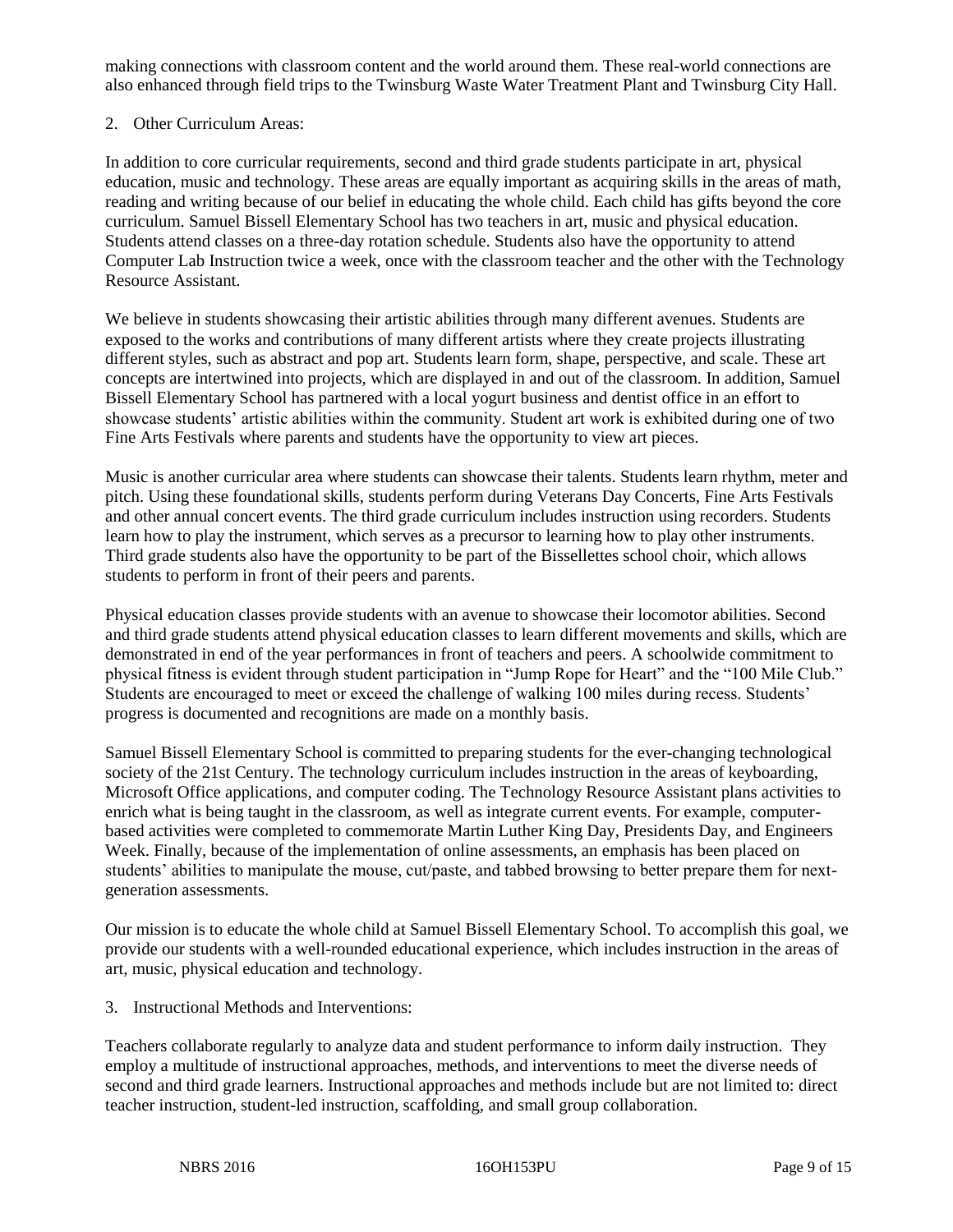Students receive intervention services as outlined by their IEP, 504, RTI, or ELL program. Reading interventions are provided in the regular education classroom and resource room as well as before and after school. Intervention Specialists provide "Tiger Camp," which is an instructional-level reading club to boost comprehension skills, fluency, and vocabulary. "Phonics and Writing Camp" is an instructional-level class to improve basic reading skills such as phonics, decoding skills, and writing skills including: conventions, sentence fluency, and generating ideas. Title I Reading includes fluency, comprehension, and vocabulary instruction for at-risk students to reinforce lessons from the regular education classroom. Students receive enrichment opportunities based on performance outcomes through leveled Guided Reading groups and independent/group projects.

Before and after-school reading programs include Roar into Reading, which provides skill-based instruction and Extra Scoop Tutoring which provides exposure to a variety of texts to build stamina and increase critical thinking. Students receive instruction through Summer Reading Camp to maintain skills and bridge concepts from grade level to grade level. During the evening, parents/guardians are involved in Fluent Family Nights, OAA/OST State Assessment Informational Nights, and Make-It-Take-It sessions, which offer creative and informative reading strategies and activities for use at home.

In math, students engage in lessons through Listen and Draw/Model and Draw, Share and Show, and On Your Own practice with HOT (higher order thinking) problems. Guided Math, centers, and learning games allow students to work at their own pace towards mastery of concepts.

In both reading and math, at-risk students are provided support which includes RTI (Response to Intervention), "A+" and Title I services. "A+" provides one-on-one and small group interventions with an instructional assistant. RTI services provide additional supports for students with interventionists. Teachers meet with students on a weekly basis to reteach lessons and deliver services based on the analysis of data and/or RIMPs (Reading Improvement and Monitoring Plans).

Intervention and Enrichment Time (I/E Time), a period of no new instruction, is provided daily to allow small group enrichment and remediation lessons and activities.

4. Assessment for Instruction and Learning and Sharing Assessment Results:

Samuel Bissell Elementary School provides instruction based on data compiled from a variety of assessments, including NWEA MAP for Math and Reading, Next Step Guided Reading Assessment, DIBELS Benchmarks, RAZ-Kids, Writing Diagnostic, Go Math Benchmark Assessments, progress monitoring, and formative/summative assessments.

NWEA Measures of Academic Progress (MAP) is an adaptive online assessment tool that provides a Learning Continuum in both reading and math based on students' results. This Learning Continuum provides information on students' past, present and future readiness on specific skills. Teachers use this information to drive daily instruction, differentiate lessons and meet the needs of all learners.

The Next Step Guided Reading Assessments and DIBELS Benchmarks are used at the start of the year to assign individual levels and are continually monitored throughout the year to determine student growth and to adjust classroom instruction as needed. The Next Step Guided Reading Assessment measures students on an A-Z reading level based on fluency, retelling, and comprehension. This leveling system was created by Fountas and Pinnell and is used in a variety of other assessment programs. DIBELS Benchmarks provide teachers with word per minute fluency scores. These scores are used by teachers to provide leveled reading passages to improve fluency, accuracy, and reading with expression.

RAZ-Kids is an online progressive reading program used during school and at home. It allows students the opportunity to read and answer questions, at their individual level, and advance as mastery is shown. In addition to quarterly writing assessments, a schoolwide Writing Diagnostic is administered to show individual strengths and weaknesses in the areas of content, conventions, and word use. The Go Math program offers beginning, middle, and end of the year benchmark tests and unit assessments to monitor progress, which allow teachers to interpret data and adjust daily lessons to meet the needs of all students.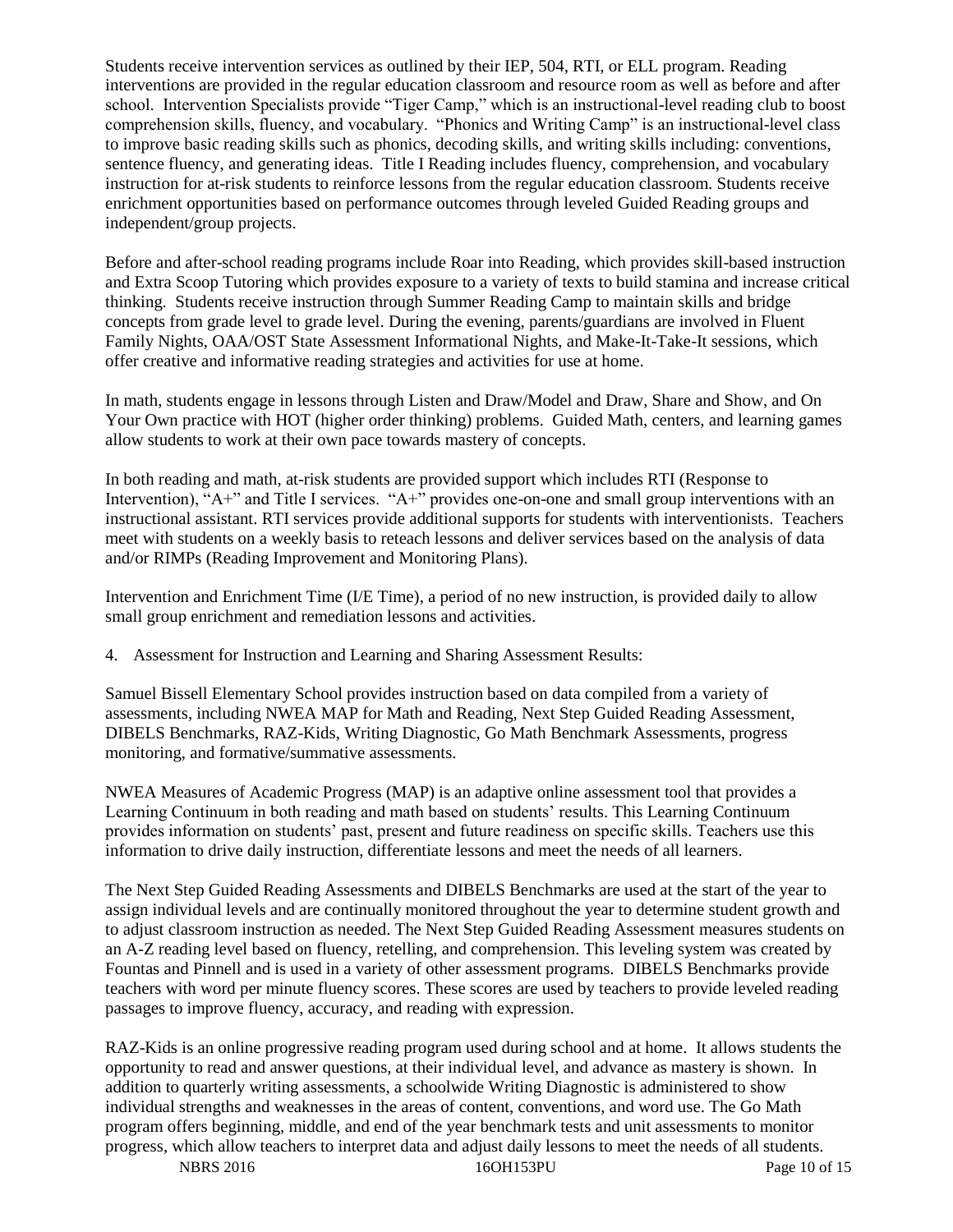The use of assessments enables teachers to monitor the progress of all subgroups in order to close any possible achievement gaps. Quarterly data meetings with administrators, teachers, school psychologist, and the guidance counselor, are held to examine data to make informed decisions about the potential needs of all subgroups.

Samuel Bissell believes in the partnership of parent, student, staff, and community. Academic progress is provided through written and verbal communication, student work samples, Parent/Teacher Conferences, Interim Reports, Report Cards, and daily online parent access. The community is kept informed of student achievement through the Local Report Card, District Quality Profile, Bissell website, Principal's weekly tweets, and presentations at bi-monthly Board of Education Meetings.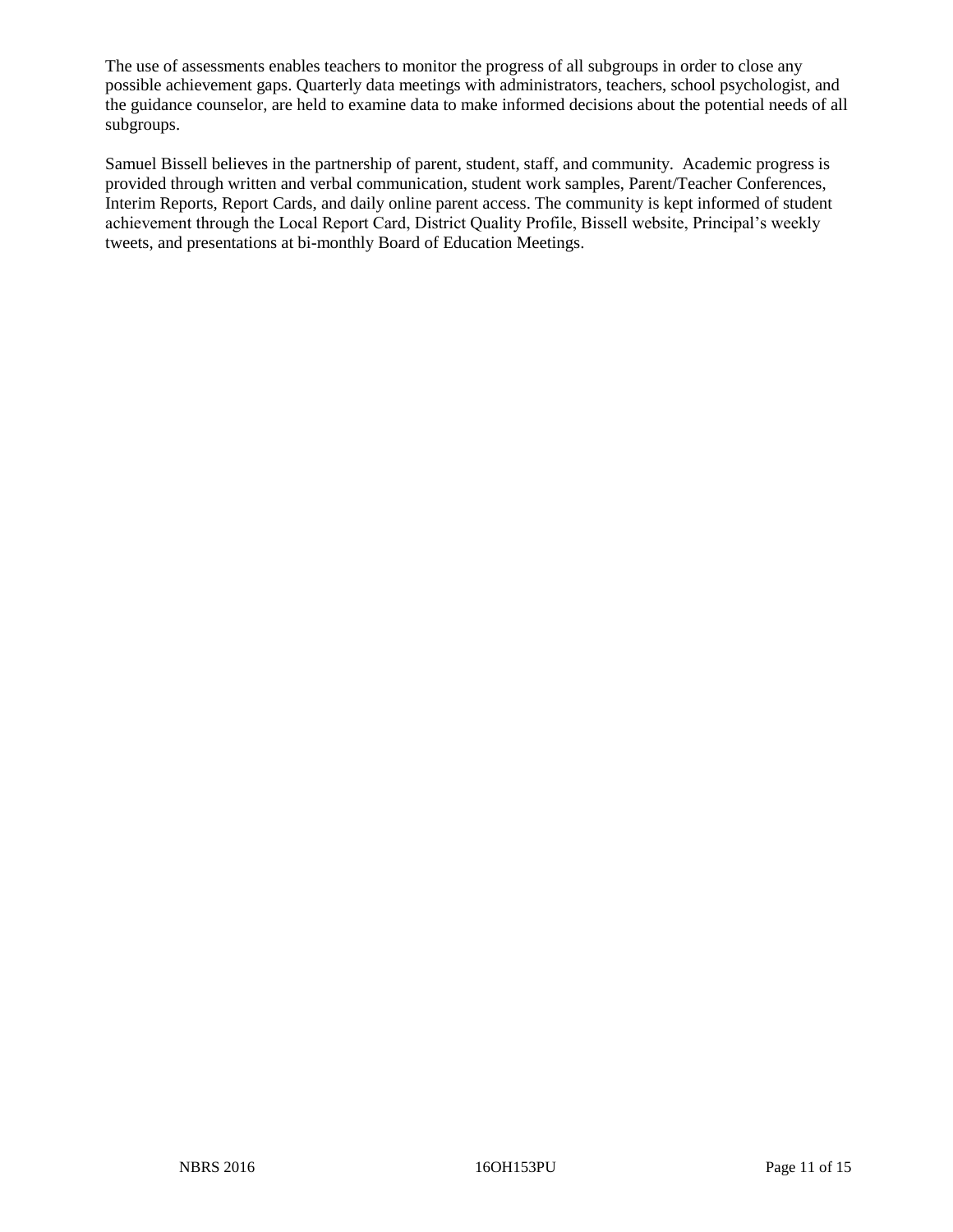# 1. School Climate/Culture:

When entering Samuel Bissell Elementary School, the Mission Statement, 'Bissell Tigers R.O.A.R. (Respect, Organization, Achievement and Responsibility) is prominently displayed. Visitors and students are greeted by administrators, safety patrol, and teachers to start the day. Once the bell rings, Student Council members read morning announcements, where the pledge, mission statement, and special announcements are communicated to build a warm and caring start to the day. These special announcements include Student/Staff of the Month, birthdays, as well as behavior, social, and academic awards.

Samuel Bissell recognizes both behavior and academic achievements of students and staff. Random Acts of Kindness Awards and Positive Behavior Intervention and Supports (PBIS) Golden Paw Tickets are used to acknowledge students that are representing good character traits and making good choices. Academically, students who demonstrate hard work and achieve their best every day are awarded, 'Reach for the Stars' tickets, GRIT (Give it your all, Respond with a positive attitude, Independent thinker, Totally engaged) tickets and 'Best on the Test' recognitions. The use of positive reinforcements motivate students to always give their best and encourage them to take ownership and responsibility for their actions and their learning.

The school counselor takes an active role in supporting the social, academic and emotional needs of all students. Monthly guidance lessons teach students the importance of demonstrating good character traits and treating others with respect. This year, as part of our PBIS initiative, we initiated the 'Sandy Hook Promise - Start with Hello Week,' where the entire school united to raise awareness of feelings of social isolation. Character Education programs are a priority at Samuel Bissell Elementary School with the inclusion of the 'Buddy Bench' (where students sit during recess and are invited by others to join in activities/games), lunch bunch groups with the school counselor, support from the Beech Brook counselor, and the 'Community of Caring' program. 'Community of Caring,' involves all staff, students and community members having lunch and interacting with each other to discuss the school's mission statement. As a result, the students become more comfortable approaching students from other classrooms and adults they may not know.

The staff feels a sense of family and togetherness through team building activities, such as GRIT Day, interactive bulletin boards, Staff of the Month, and staff breakfasts/lunches. Our staff is valued and supported during PLC, grade-level, committee and staff meetings, where they are able to provide input and share ideas that lead to decisions and programs implemented in the building.

2. Engaging Families and Community:

Samuel Bissell creates an atmosphere which is inviting to families of second and third grade students and the Twinsburg School Community. This partnership is crucial and important to creating a successful home, school and community connection. The City of Twinsburg hosts its annual Twins Days and Taste of Twinsburg, as well as the 'Cost of Freedom,' showcasing Vietnam memorabilia and student artwork. At these events, Samuel Bissell staff participates and interacts with members of the community. In addition, our school has developed partnerships with The Cleveland Clinic Twinsburg Family Health Center and Kent State University Regional Academic Center. Both facilities provide representatives to teach classroom lessons, read books and have class discussions on many topics, including a variety of related careers.

Families are invited to our 'Sneak Peek', where students and parents can meet teachers and tour the building with a scavenger hunt prior to the beginning of the school year. Once the school year begins, families attend Open House, where teachers introduce classroom, behavior and curricular expectations. Because communication with parents is such an integral part to the success of our students and school, Parent/Teacher Conferences are held throughout the year to give staff and parents the opportunity to engage in conversations that lead students to the best educational experience possible. Parents attend IEP and 504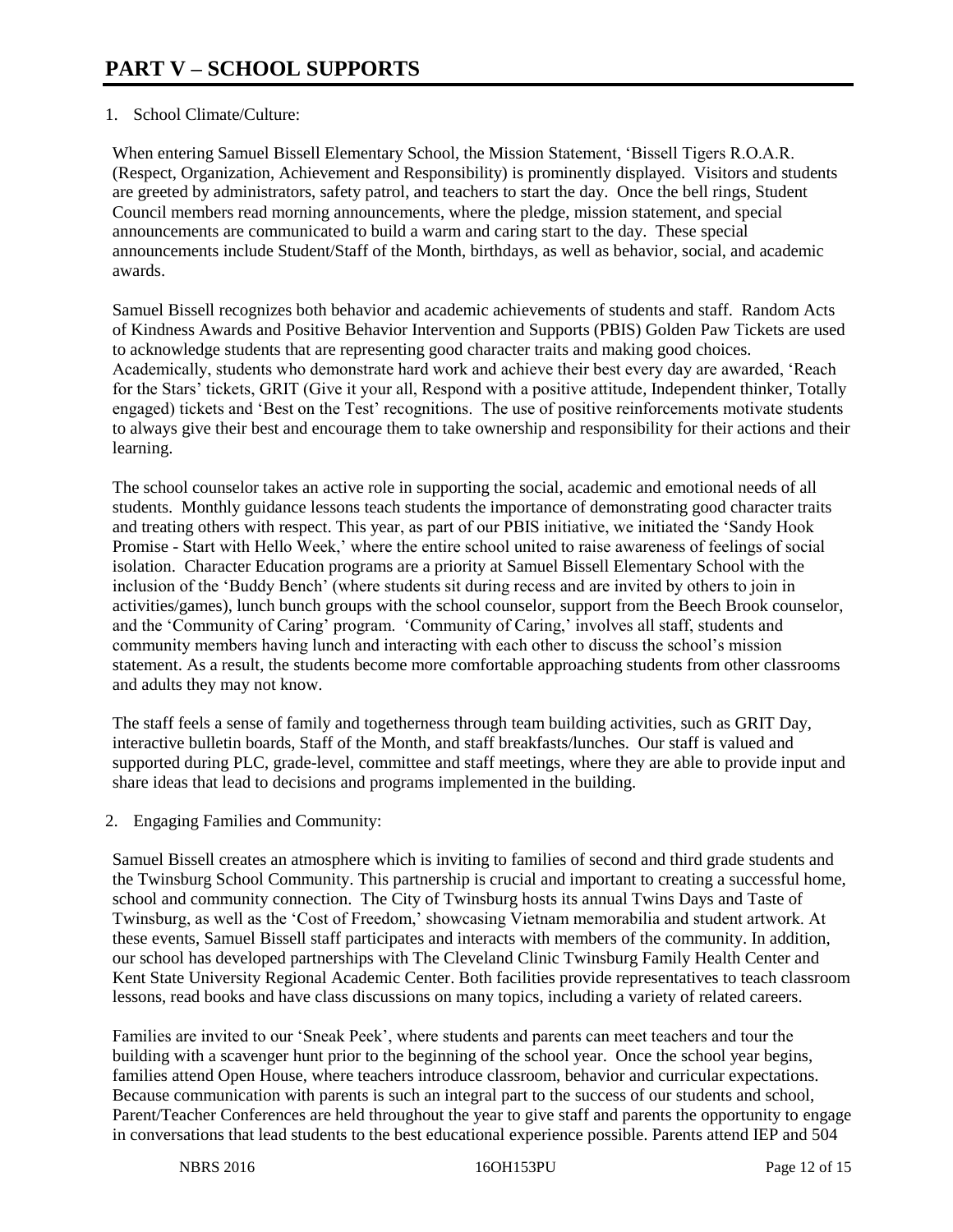meetings to offer input and take an active role in their child's academic success. Families also stay informed through ProgressBook, teacher newsletters/websites, student planners and Twitter. Finally, staff members volunteer to take part in and invite parents to attend after-school activities, such as Family Focus Nights, which discuss state testing, learning standards and new curricular programs.

While academics are very important to our school, so are social programs during and after school. Samuel Bissell participates in a variety of programs such as: Bissell Tailgate BBQ/Homecoming Parade, Annual Father's Walk, Veterans Day Luncheon, Senior Citizens Visit, Lunch on the Lawn, Talent Show, Boys and Books Night, Read-a-Thon, Fall/Spring Book Fairs, 50th Birthday Celebration for Samuel Bissell, GRIT Day, Girl/Boy Scouts and Spirit Days.

Samuel Bissell strives to create a strong relationship between the students and families through various community outreach programs. Within the past five years, we have provided over 400 Thanksgiving meals for families in need over the holidays. Healthy snacks/meals are given to qualifying students on Fridays to provide a supplement to meals over the weekend through the PAWS on Child Hunger initiative. The Annual Student Council Food Drive and District Canned Fruit Drive provide donations for The Emergency Assistance Center which in turn, assists families in need.

# 3. Professional Development:

In an effort to "Know Every Child's Story," teachers create common assessments that are aligned with differentiated instruction. During monthly PLC meetings, each grade level collaborates to work toward achieving this goal. In addition to these meetings, our district has designated six days (Data and Curriculum Days) to analyze data, align curriculum, develop assessments and create instructional strategies. Staff uses this time to share best practices as they attend professional development sessions.

Teachers participate in many professional development opportunities, such as Google Guide training, Reading Recovery, Math Content Advisory Committee and "GRIT" workshops. Imbedded professional development is evident through presentations and the modeling of new and innovative approaches to learning. Five staff members attended the Google Guide training and, in turn, instructed staff on the use of Google Apps for Education. The staff is using these applications in the classroom with students, as well as to complete tasks and share documents more efficiently.

The Reading Recovery conference offered attendees strategies, activities, and resources that can be used in the classroom setting. Two staff members participated in this conference and upon their return, shared ideas and materials with their colleagues that were applicable for specific classrooms.

Each teacher completes a professional growth plan as part of the Ohio Teacher Evaluation System (OTES). Teachers create one personal and one professional growth goal each school year. Examples of personal and professional growth goals are working with a literacy coach, mentoring student teachers/field experience students, completing the Master Teacher program, incorporating STEM Projects, and implementing Daily 3 for math.

Ongoing professional development allows Samuel Bissell staff the opportunity to stay current with educational trends and respond to federal, state and local changes in a timely manner. Professional development cultivates life-long learning.

# 4. School Leadership:

Samuel Bissell employs a collaborative leadership style where the principal develops leaders as she empowers teachers to take on leadership opportunities and own their success. Through active engagement and buy-in of the school's mission of educating the whole child, teachers use relevant information/data to facilitate good decision making in developing classroom lessons, creating common assessments, and differentiating daily instruction. The principal's goal is to build positive relationships and encourage students to do their very best. The "GRIT" initiative was introduced as a main focus of this school year. The principal purchased Fostering Grit by Thomas Hoerr for each staff member and facilitated a book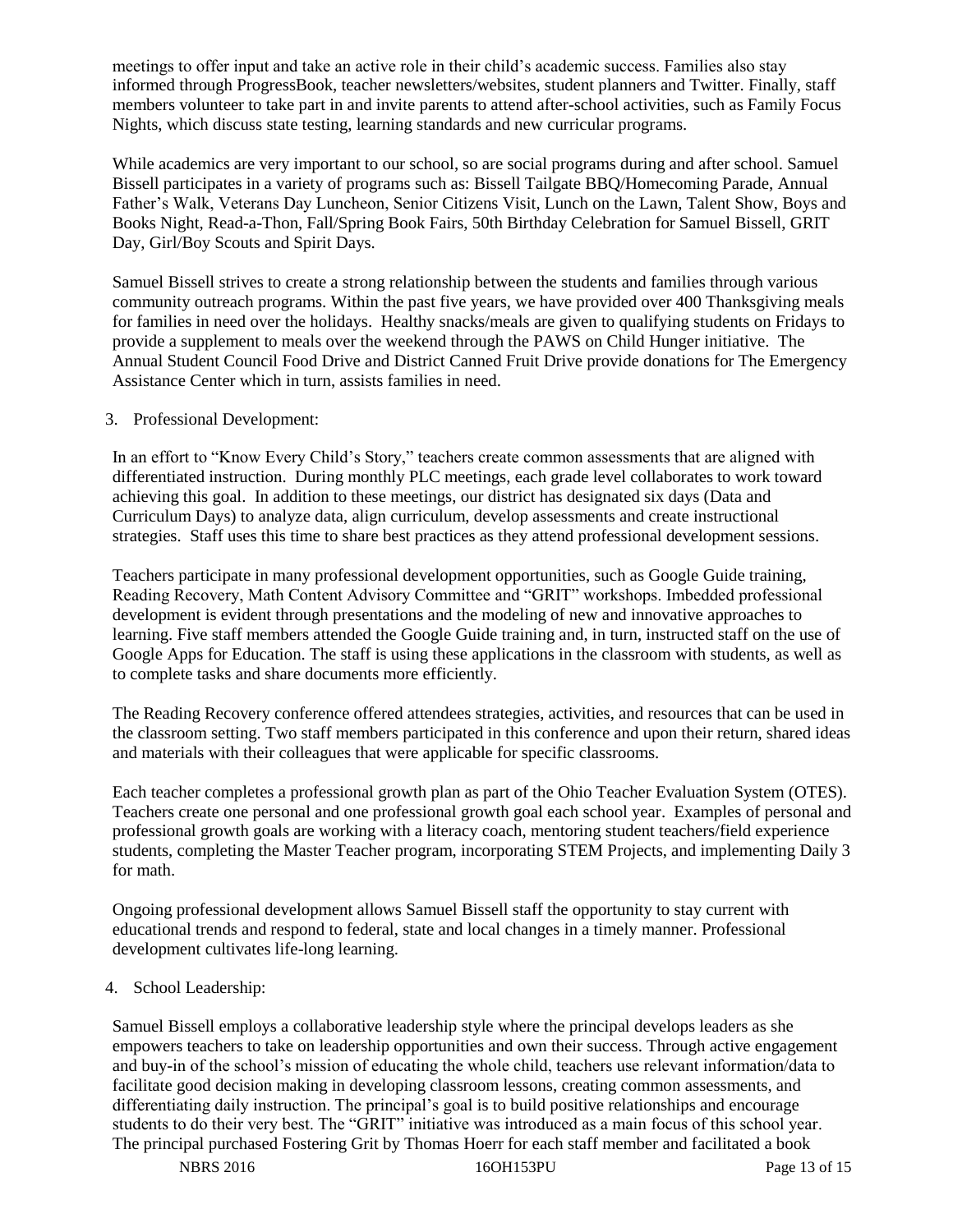study during staff meetings. Staff members were grouped together and presented various parts of the book to their colleagues. Discussions were held and a plan of implementation was developed. This initiative has contributed to the positive and nurturing environment at Samuel Bissell Elementary School.

Teachers are empowered at Samuel Bissell Elementary School. Two teachers, per grade level serve as teacher leaders. Their responsibilities include meeting on a bi-monthly basis with administration to review curriculum, assessments, data and procedural expectations for each grade level and the school. Teacher leaders facilitate grade-level meetings to share information and receive input to make informed decisions. This year, the teacher leaders piloted a new social studies curriculum and presented the materials to staff, parents and district administrators for a vote of approval for use during the upcoming school year.

Teachers have the opportunity to lead committees, such as Multicultural, Right to Read Week, Career Day, and Social Sunshine. Teachers plan and organize events, and schoolwide activities centered around a specific theme.

The Building Leadership Team (BLT) consists of grade-level teacher leaders, intervention specialists, specials teachers, reading interventionists, school counselor and administrators. Each member offers their input with regard to school climate, Student Learning Objective (SLO) approval, state testing, and student/staff needs and support. The BLT has been instrumental in developing student and staff recognitions and celebrations.

The students at Samuel Bissell have a variety of opportunities to demonstrate leadership skills through programs such as Student Council, Safety Patrol and Bookstore Staff. The Student Council program consists of four representatives from each classroom. Student leaders attend monthly meetings with the advisor and are responsible for leading annual food drives, monthly Spirit Days, weekly popcorn sales, and selling items at the school bookstore.

Through the collaborative efforts of our PTA, staff and students, Samuel Bissell lays the ground work for leaders of tomorrow.